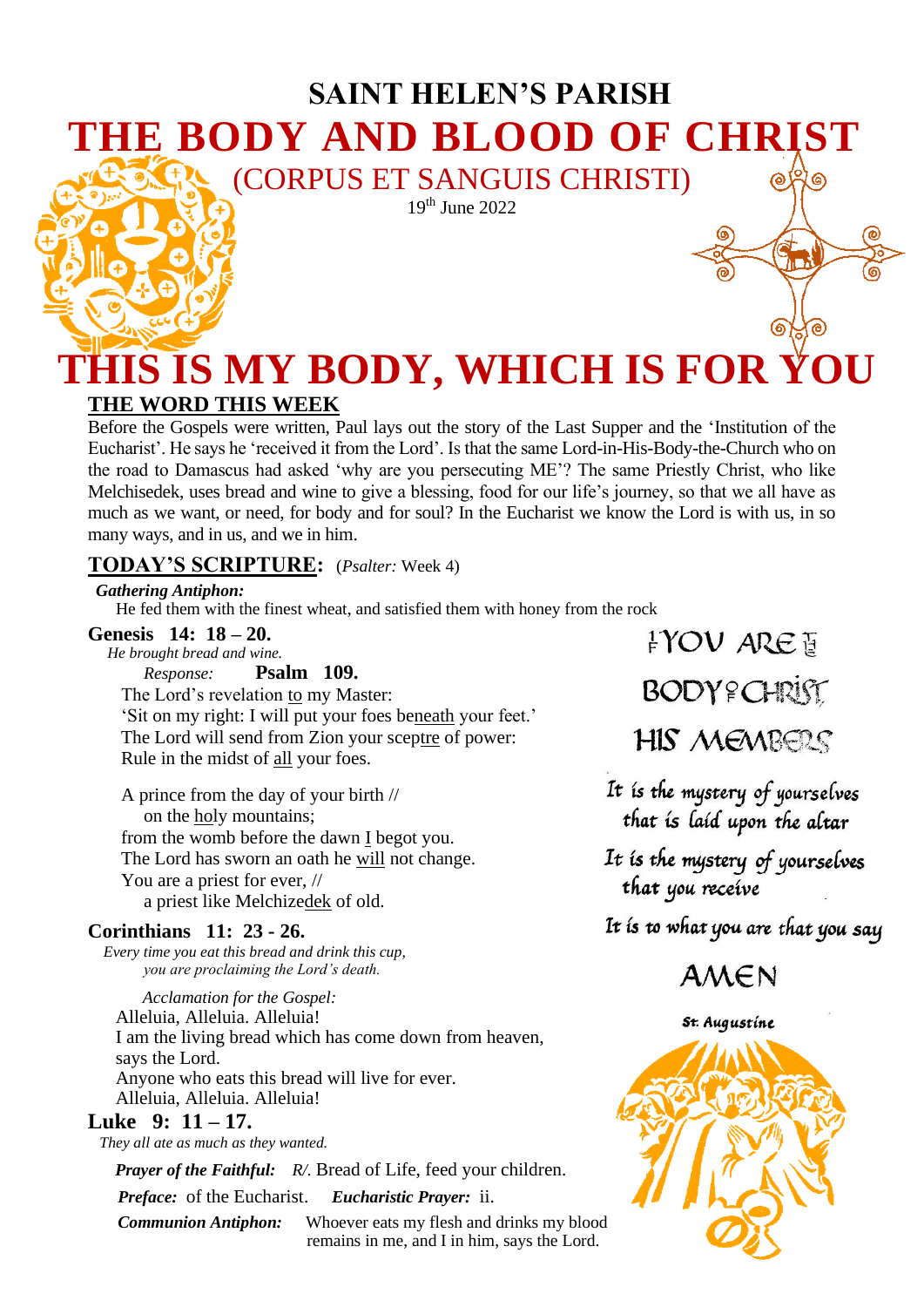| Sat 18 <sup>th</sup> June  | 6.30pm             | THE BODY AND BLOOD OF CHRIST<br>('Corpus et Sanguis Christi')<br>Sheila Phillips |
|----------------------------|--------------------|----------------------------------------------------------------------------------|
| Sun 19th June              | 10.30am            | for the People of the Parish                                                     |
|                            | 6.00pm             | McCarthy Family (MW) (Bargoed)                                                   |
| Mon $20th$ June            |                    | Saint Alban, Saint Julius, and Saint Aaron,                                      |
|                            |                    | Protomartyrs of Britain                                                          |
|                            | 12 noon            | Installation of Bishop Mark O'Toole as 8 <sup>th</sup> Archbishop of Cardiff,    |
|                            |                    | Diocesan Mass in Saint David's Cathedral                                         |
| Tues 21 <sup>st</sup> June |                    | Saint Aloysius Gonzaga, Religious                                                |
|                            | 9.45am             | Morning Prayer of the Church                                                     |
|                            | 10.00am            | Rose Ann Ferris (CB)                                                             |
|                            | 1.15 <sub>pm</sub> | Funeral of Rose Anne Ferris (Thornhill)                                          |
| Wed $22nd$ June            | 9.45am             | Morning Prayer of the Church                                                     |
|                            | 10.00am            | A.M.A, Schutzer-Weissmann Intention                                              |
|                            | $2 - 4$ pm         | Adoration                                                                        |
| Thurs 23rd June            |                    | THE NATIVITY OF SAINT JOHN THE BAPTIST                                           |
|                            | 9.45am             | Morning Prayer of the Church                                                     |
|                            | 10.00am            | Anne Atkins (MP)                                                                 |
| Fri 24 <sup>th</sup> June  |                    | THE MOST SACRED HEART OF JESUS                                                   |
|                            | 9.45am             | Morning Prayer of the Church                                                     |
|                            | 10.00am            | Theresia Paulo (VT)                                                              |
| Sat $25th$ June            | am                 | The Immaculate Heart of Mary                                                     |
|                            | $5.45 - 6.15$ pm   | Sacrament of Reconciliation                                                      |
|                            |                    | 13th SUNDAY IN ORDINARY TIME                                                     |
|                            | 6.30pm             | For the People of the Parish                                                     |
| Sun $26th$ June            | 10.30am            | for the People of the Parish                                                     |
|                            |                    | with the Baptism of Ethan Burton                                                 |
|                            | 6.00pm             | for the People of the Parish (Bargoed)                                           |

## **THE SACRAMENT OF RECONCILIATION:**

Saturday 5.45 – 6.15pm, or at any time by arrangement with the priest.

**The PARISH PRAYER LIST:** Please remember at this time all who are ill, short term with Covid or with winter bugs, and those suffering long-term or chronic sickness.

We pray also for all suffering in Ukraine, citizens, soldiers on both sides, and the refugees:

Eileen Morris John Maguire Graham Jenkins Sandra Bray Lloyd Jones Mary Gordine Isobel Cummins Pauline Richards Margaret Jones Carol Morrissey Claris Howell Frank Price Anne Morgan Pat Starynski Yvonne Grandon Martyn Western Marjorie Gurney Carmen Agius Lowela Teves Keith Griffiths Pino Emanuelli Katrin Merry Vinifred Benedict Albert Carley Mary Everson Maura Coll Gwyn Bishop Christine Roberts Christopher Bray Loraine Nolan

Ann Head Jim McGowan Wilson Brown Sharon Jones

**OF YOUR PITY**, please pray for the repose of the soul of **Marie Kibble** who died last Saturday. We pray also for Andrew, Lili, and Seren, and Jane and Allan, offer them our condolence in their grievous loss.

+ + + + + + + + + + + + + + + +

**BAPTISM FOR YOUR CHILD:** Parents looking to Baptise their child are invited to join the preparation evenings run by Natalie and Johanna, starting on Tuesday  $5<sup>th</sup>$  July. To register please send your details to the Parish office, [caerphilly@rcadc.org,](mailto:caerphilly@rcadc.org) or fill out one of the (green) request forms found in the church porch.

The June edition of **THE CATHOLIC PEOPLE**, our local church newspaper, with all about the new Archbishop, in now available at: https://rcadc.org/catholic-people/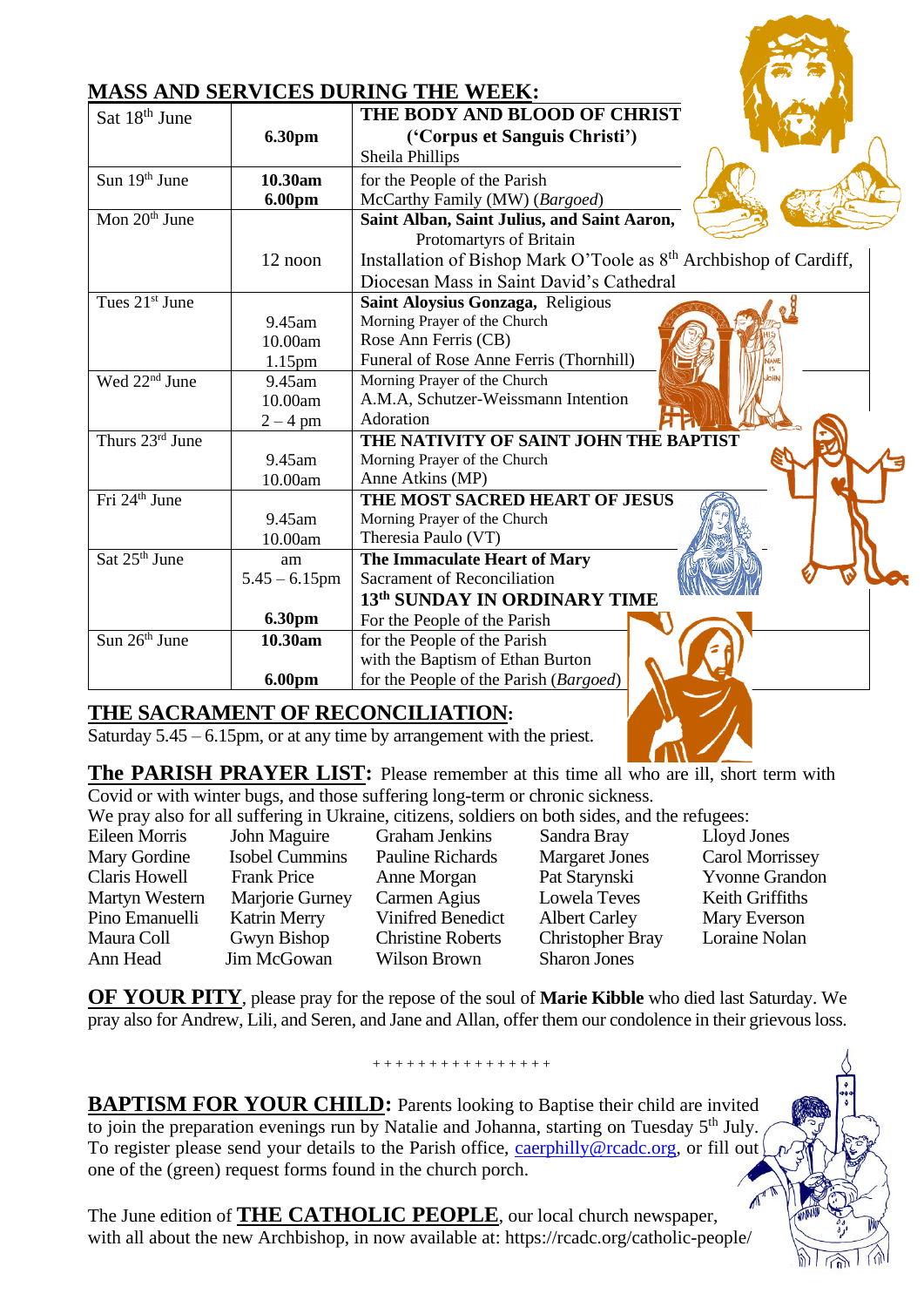

Today is the feast of **THE BODY AND BLOOD OF CHRIST** ('Corpus et Sanguis Christi'), On Sunday morning we welcome all the new Communicants and their families who gather to celebrate together and lead us in our celebration of the Mass. At the end of Mass they will lead us in a 'Corpus Christi Procession' through the gardens: Please follow on and join in the prayer and honouring of the Lord who comes to us in the Eucharist to feed and form us, and accompany us as we are sent out from the Mass to bring his love and goodness into our world. Finally the Children will have their 'Communion Break-Fast' in the Hall, and receive their certificates. A feast for us all!

On Monday our **new Archbishop**, **+MARK O'TOOLE** will be installed in the Cathedral of Saint David (Charles Street, Cardiff) as the eighth Archbishop of Cardiff. Please pray for him, and for us as the Diocese he is called to lead forward in Christ, through the Holy Spirit. You may follow the celebration on the live-stream: www.cardiffcathedral.org.uk/





## **THE WORLD MEETING OF FAMILIES** takes place this

week in Rome, and in your front room via [www.romefamily2022.com.](http://www.romefamily2022.com/) This year's theme is *Family Love: a vocation and a path to Holiness***.** [A timetable of events](chrome-extension://efaidnbmnnnibpcajpcglclefindmkaj/https:/www.romefamily2022.com/assets/media/programma-completo-en.pdf) is available on the main website, above, and all Congresses, Celebrations and liturgies will be broadcast live via

- the website, YouTube and Vatican News. Special events taking place, in the presence of the Holy Father, include:
- 1. The Festival of Families: Wednesday June 22<sup>nd</sup>, 6.15pm in Rome/ 5.15pm in UK
- 2. Holy Mass: Saturday June 25<sup>th</sup>, 5.15 pm in Rome/ 4.15pm in UK
- 3. The Angelus at the end of the meeting with the mandate to families Sunday 26<sup>th</sup>, at 12 noon in Rome/ 11am in UK.

You can follow the meeting via FaceBook and Instagram as well as by downloading the official webapp. Digital participants will receive a certificate of participation after completing the entire webapp path, which is available in several languages: this will include an Amoris Laetitia "journey", catechesis, information on diocesan roles and virtual tours of the 4 major basilicas and the Lateran Palace.



**A LADIES' NIGHT**, Thursday at 7.30pm: An invitation from the Parents and Toddlers Group to the mums of the parish to share an evening break, relax, and refreshment, with prosecco, nibbles and tipples, and Yoga (!) Tickets (£5) from

The monthly **PARISH QUIZ** is this Friday in the Hall, with all the usual confusing, informative, revealing and infuriating insights, the regular generously priced bar, and the chance to order fish and chips (and mushy peas for Father). Come along for a little light entertainment and mind-gym.

## **Sunday 10th July: OUTDOOR MASS** followed by a **FAMILY PICNIC/FUN DAY**

Come and join in our very first Outdoor Parish Mass of 2022 on Sunday  $10^{th}$  July. Mass will be held on the church lawn (please bring your fold up chairs and picnic blankets).

We are all invited to stay for a picnic lunch (please bring your own picnic). A Bar in the Hall, open for the duration of the picnic, will be serving wine, beer and soft drinks, and free ice creams/ice lollies. At 12.30 'little Fizz' will be to entertain the children and we will have fun games and races later in the afternoon. Book the date now and come along - everyone is very welcome.

Our parish, like many others, has been forced apart by the pandemic, we have spent many months separated in our pews, now we can actually sit side by side, so let's celebrate

Saturday 16th July: **ORDINATION** of **ELLIOT HANSON** to the **PRIESTHOOD.** Saturday/Sunday 30<sup>th</sup>/31<sup>st</sup> July: **Visit** of **FATHER ELLIOT HANSON** to the Parish, to say Mass, preach, and give us his blessing.